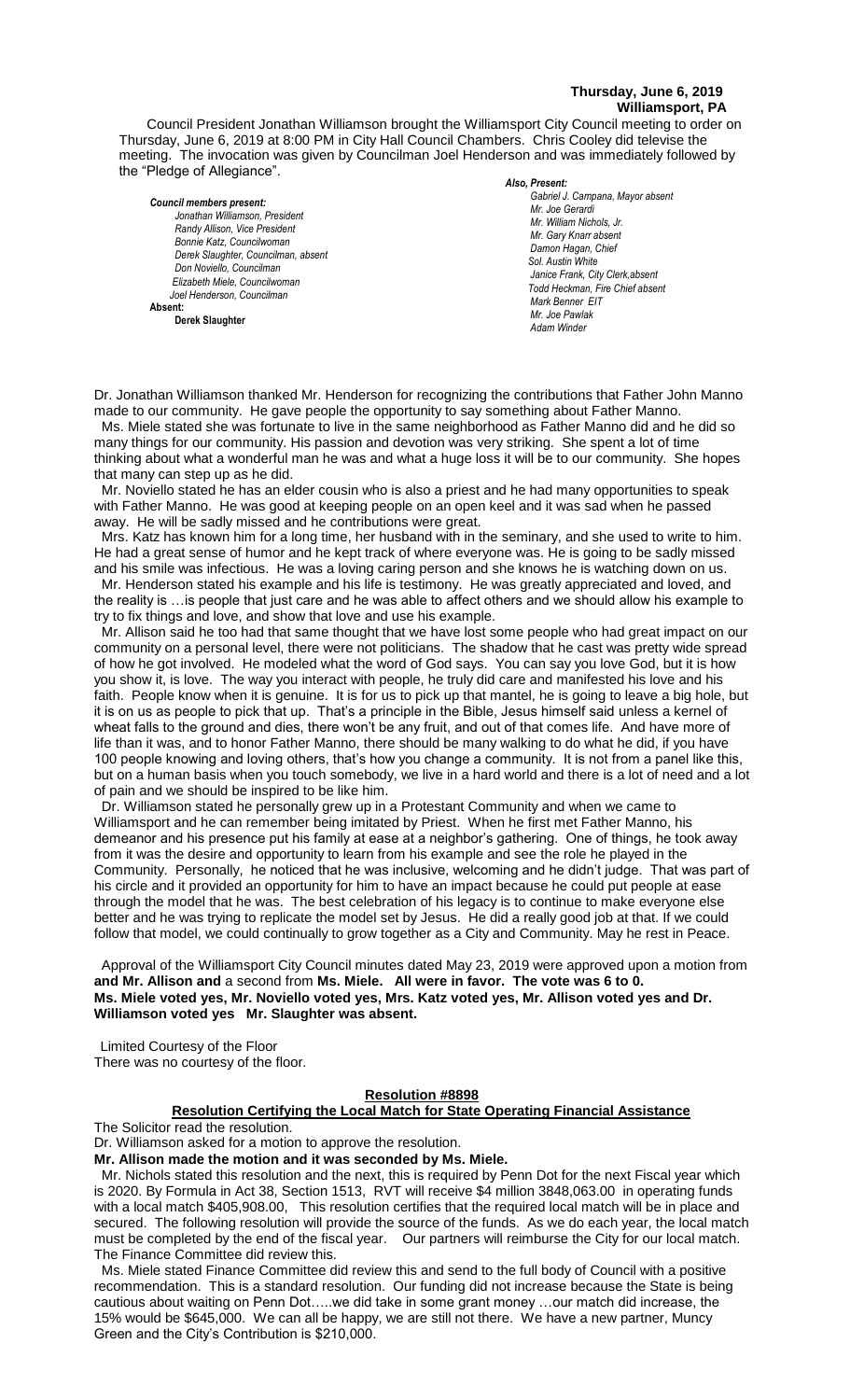Mr. Nichols stated that the \$210,000 was budgeted and that has not increased for over 20 years. We try to continue to get new partners. We are up to 18 now and years ago, we only had eight. Mr. Henderson asked him to trace how it works.

 Mr. Nichols stated the City bills the other partners…we bill the partners and the City bills RVT for that. We bill semi-annually and we reimburse the City for that particular amount.

Dr. Williamson asked for comments or questions.

**The resolution was approved with six yes roll call votes. The vote was six to 0.** 

**Ms. Miele voted yes, Mr. Noviello voted yes, Mr. Henderson voted yes, Mrs. Katz voted yes, Mr. Allison voted yes, Dr. Williamson voted yes. Mr. Slaughter was absent.**

## **Resolution #8899**

## **Resolution by Municipality Certifying Provision of Local Match For State Operating Financial Assistance**

The Solicitor read the resolution.

Dr. Williamson asked for a motion to approve the resolution.

**Mrs. Katz made the motion and it was seconded by Ms. Miele.**

 Mr. Nichols stated again this shows that the City is guaranteeing the local match. The annual situation is we bill the partners and they reimburse us. He read the list of 19 partners that make up the difference. Ms. Miele had nothing further to add.

Dr. Williamson asked for the vote.

**The resolution was approved with six yes roll call votes. The vote was six to 0.** 

**Ms. Miele voted yes, Mr. Noviello voted yes, Mr. Henderson voted yes, Mrs. Katz voted yes, Mr. Allison voted yes, Dr. Williamson voted yes. Mr. Slaughter was absent.**

## **Resolution #8900**

## **Resolution Authorizing the City of Williamsport on Behalf of RVT to Execute a Grant Agreement with PA. Dept of Environmental Protection**

The Solicitor read the resolution.

Dr. Williamson asked for a motion to approve the resolution.

**Mr. Noviello made the motion and it was seconded by Mr. Allison.**

 Mr. Nichols stated this resolution is authorizing the Appropriate City officials to execute a grant agreement with the PA. Dept. of Environmental Protection. This grant is in the amount of \$300,000. This is the third grant we have submitted. It was 7 years ago that Larson did a study about the CNG and RVT completed a feasibility study to take a look at this. We know have 19 CNG with thanks from Penn Dot and DEP. This grant is part of the next resolution proposing 4 CNG buses. RVT received \$300,000 from the monies awarded. Kudos to my staff and especially Kevin Kilpatrick.

 Ms. Miele stated this was reviewed by Finance and sent to the full body of Council with a positive recommendation. The purchase is covered by grant which will leave us \$10,000 from the grant to purchase parts or whatever. We benefit by upgrading our fleet and after this year, we will be at 23 buses and we will be at 90%.

Mr. Nichols stated our goal is 27, and the savings on these is incredible.

**The resolution was approved with six yes roll call votes. The vote was six to 0.** 

**Ms. Miele voted yes, Mr. Noviello voted yes, Mr. Henderson voted yes, Mrs. Katz voted yes, Mr. Allison voted yes, Dr. Williamson voted yes. Mr. Slaughter was absent.**

# **Resolution #8901**

## **Resolution Authorizing City to Award A contract for Purchase of 4 CNG Low Floor Transit Vehicles**

The Solicitor read the resolution.

Dr. Williamson asked for a motion to approve the resolution.

**Mrs. Katz made the motion and it was seconded by Ms. Miele.**

 Mr. Nichols stated this resolution RVT to enter into a contract with Gillig to purchase 4 CNG buses in the amount of \$2,550,000.00. This will bring total to 23 and almost completes our conversion of this fleet. The balance of this will come from Penn Dot and DEP. This is a joint procurement with another authority.

 Ms. Miele stated this was reviewed by Finance and sent to the full body of Council with a positive recommendation. The grant is actually more than the purchase price of the buses, and will be able to purchase parts of the additional funds which will be helpful. We did discuss with the diesel buses, unfortunately many of the parts are not interchangeable with the CNG buses, but it is an interesting note. We also discussed briefly the contract which we purchased these buses under. This is a joint contract with Lancaster and can get it a little less expensive for our products when we piggyback with the larger municipality or city.

 Dr. Williamson asked before CNG buses became a possibility, you had begun transitioning to a diesel hybrid, are the other four only going to be the diesel hybrid, which did realize some savings?

 Mr. Nichols answered before we started the CNG program, we purchased six hybrid buses and obviously there were savings, not as much as the CNG program, when we were able to get funding for the last four, the hybrids will be replaced.

Dr. Williamson asked for comments or questions.

**The resolution was approved with six yes roll call votes. The vote was six to 0.** 

**Ms. Miele voted yes, Mr. Noviello voted yes, Mr. Henderson voted yes, Mrs. Katz voted yes, Mr. Allison voted yes, Dr. Williamson voted yes. Mr. Slaughter was absent**

## **Resolution #8902**

#### **Resolution for Multimodal Transportation Fund Grant from Commonwealth Financing Authority** The Solicitor read the resolution.

Dr. Williamson asked for a motion to approve the resolution.

**Ms. Miele made the motion and it was seconded by Mrs. Katz.**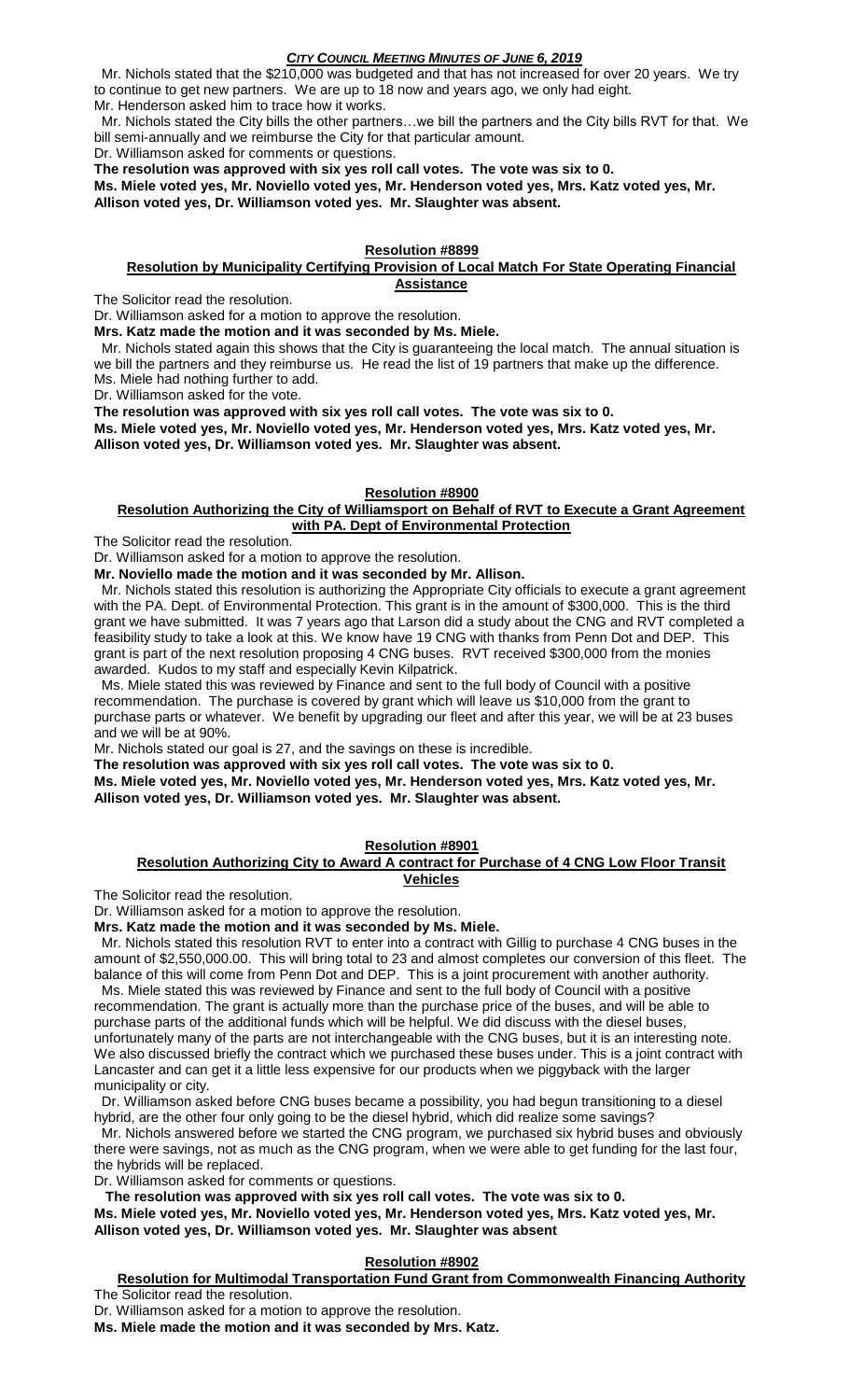Mr. Nichols stated this resolution is to have the appropriate city officials to date an agreement with the Commonwealth of Pennsylvania in particular the Commonwealth financing Authority which is part of DCED and this is a multi-mobile transportation grant and it is part of the E. 3<sup>rd</sup> St., Gateway project. The application was approved by Council last August and the grant award provides for 625,414,000. Based on the recommendation from the finance committee I provided a new resolution with new wording. I also provided the proposed budget estimate and site plan which we will submit as part of the grant application. This is one block essentially between Franklin and Penn and the cost considerations were discussed to see just what all is involved in the project and the backup that it gives you an indication just for the costs were allocated.

 Ms. Miele stated this was reviewed by the Finance Committee and forwarded it to the full body of Council with a positive recommendation, pending some revisions to the resolution. Finance had the impression that we were applying for the grant and we were a little confused by the attached contract. The new resolution helps to clarify the exact purpose of the documentation. The budget that she says the total cost is \$925,000, and the grants is \$640,000.

 Mr. Nichols answered if you go back to your binder, there is a spreadsheet that shows the match to that is being provided from the county allocation to the city for the project. The original spreadsheet estimated that the project would be \$920,734 with \$299,000 in matching funds coming from Lycoming County. We are not even in the design phase right now and his hope is that it comes well under the grant so that we can extend streetscape further than Franklin on Fourth St. they are very flexible with what the plans are, and as we get further on I like to see that this project can be extended further west.

 Ms. Miele stated reads from the memo that it is being put into one specific block, and I wouldn't like to see that, she felt that we should look at that, it might've been helpful to have something that we could easily put into place on Pine Street, I'm not certain that we should close that street. The rest of it all looks like things we do in whatever neighborhood we do work in. It is certainly a benefit to anyone who has property on that block, but we do that work.

 Mr. Nichols stated as we do that work in progress it might be wise to have Chris Kaiser come and give us explanation, he is not clear what he has in mind with that. He will have Chris come before Council, because we all need to hear what the plans are.

Ms. Miele asked if Larson or Reynolds is taking care of the bids?

 Mr. Nichols answered currently Larson is and it will be a plan to have him come before the Stakeholders and we can sit down and have a work session. We had the standard streetscape program and we have to sit down and talk about it and to see what his ideas are.

 Ms. Miele stated it looks like we are putting a lot of trees in here and she is certain that will make a very nice addition.

Dr. Williamson asked for a vote on the resolution.

**The resolution was approved with six yes roll call votes. The vote was six to 0.** 

**Ms. Miele voted yes, Mr. Noviello voted yes, Mr. Henderson voted yes, Mrs. Katz voted yes, Mr. Allison voted yes, Dr. Williamson voted yes. Mr. Slaughter was absent**

# **Certificate of Appropriateness – 100 Pine St. Paul G. Enterprises, Inc.**

Mr. Gerardi stated this is a certificate of appropriateness requests for 100 Pine St. It is for a 16 x 20 she had to be on the above-mentioned property. He gave everyone a picture of this shed, you have the size of the shed and the height and the roof. The color the roof is going to be a brown and the walls will match the existing building. There will be one set of double doors, and the windows that you see on the side will not be there.

Dr. Williamson asked for a motion and a second.

**Mrs. Katz motion and it was seconded by Ms. Miele.**

Mr. Gerardi stated there was a comment from the planning commission, they were thinking about relocating, and he went down and looked and they can't relocate it because it is a fire issue. Dr. Williamson asked for comments or questions.

**The certificate of appropriateness was approved with six yes roll call votes. The vote was six to 0. Ms. Miele voted yes, Mr. Noviello voted yes, Mr. Henderson voted yes, Mrs. Katz voted yes, Mr. Allison voted yes, Dr. Williamson voted yes. Mr. Slaughter was absent**

## **Certificate of Appropriateness 358 Market St, - Masonic Temple**

Mr. Gerardi stated for two window signs that will be located visible for Market Street and the other will be located Fourth Street. The signs are blue with white lettering, the blue does match the Masonic Temple's canopies, plus they have some symbols up above. We also have the tenant here if you have any questions. Dr. Williamson asked for a motion and a second

## **Ms. Miele made the motion and it was second by Mrs. Katz.**

Ms. Miele asked what is a hatchet house?

Marshall Winners, owner of Hatchet House, ask if anyone had heard of axe throwing? That is what we are trying to bring to Williamsport. It is the newest entertainment craze that is sweeping country. Picture darts on steroids. We have individual bases to protect people, you throw one hatchet instead of darts. My wife and I want to bring that to Williamsport and entertain everybody here. Our name is the hatchet house, our color scheme matches the building, and it is tastefully done. He hopes everyone can join us at some point. Everybody stands behind the line.

Ms. Miele thanked him for the explanation, and stated she is glad Williamsport is getting this.

Mr. Winners stated if you want to bring kids you can, we can assure you that it is a safe place.

Mr. Allison asked if you've never thrown a hatchet before how do you do it?

Mr. Winners asked, you come to us and we teach you how to do that. There is a one hand throw or a two handed throw.

Mrs. Katz asked what their hours are going to be?

Mr. Winners asked, it is right now little complicated, but most likely Monday and Tuesday by reservation only, a lot of these bookings are done online in advance. Wednesday and Thursday, 3:30 to 10:00 PM, Friday we are open 3:30 to 11:00 PM, Saturday, noon to 11, Sunday noon to five. We want to be open a little longer during Little League, probably noon to 10 or 11, to support everyone that comes to Williamsport. We do have safe hatchet throwing parties.

Mrs. Katz stated this is interesting, and welcome to the neighborhood.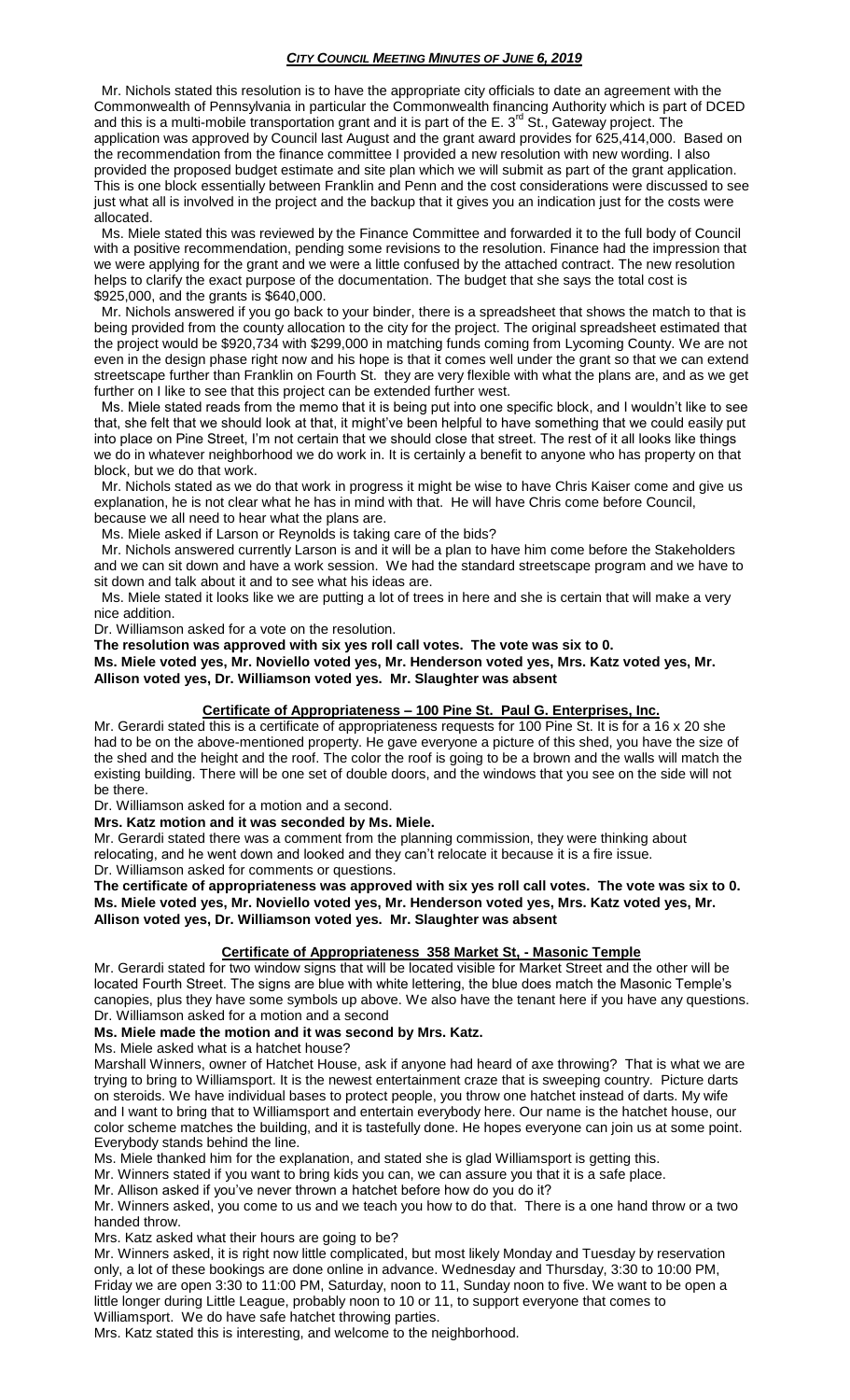Dr. Williamson asked for vote on the certificate.

**The certificate of appropriateness was approved with six yes roll call votes. The vote was six to 0. Ms. Miele voted yes, Mr. Noviello voted yes, Mr. Henderson voted yes, Mrs. Katz voted yes, Mr. Allison voted yes, Dr. Williamson voted yes. Mr. Slaughter was absent**

Accept for Filing:

## ERC Meeting Minutes 03/05/19 & 03/19/19 AD HOC Residency Minutes 03/04/19

Dr. Williamson asked for a motion to accept these minutes for filing.

**Mrs. Katz made the motion and it was seconded by Mr. Henderson.**

**The minutes were accepted for filing with six yes roll call votes. The vote was six to 0. Ms. Miele voted yes, Mr. Noviello voted yes, Mr. Henderson voted yes, Mrs. Katz voted yes, Mr. Allison voted yes, Dr. Williamson voted yes. Mr. Slaughter was absent**

**Announcements** 

. The next regularly scheduled City Council meeting will be held on Thursday, June 20, 2019 at 7:30 PM, in City Hall Council Chambers. (**Enter through the police department at rear of building for meetings after 5:00 PM.)**

### Upcoming Meetings:

| Monday, June 10   |  | 12:00 PM Planning Commission  |
|-------------------|--|-------------------------------|
|                   |  | 4:00 PM Recreation Commission |
| Tuesday, June 11  |  | 3:30 PM ERC                   |
| Tuesday, June 18  |  | 10:00 AM Blighted Property    |
|                   |  | 1:00 PM Finance Committee     |
|                   |  | 2:30 PM Public Works          |
|                   |  | 3:30 PM Public Safety         |
|                   |  | 6:30 PM HARB Meeting          |
| Thursday, June 20 |  | 10:30 AM Zoning Hearing Board |
|                   |  | 4:00 PM Board of Health       |
|                   |  | 7:30 PM City Council Meeting  |
|                   |  |                               |

*Room]*

*[Meetings Held in Council Chambers Unless Otherwise Noted – [scr] = William Sechler Community* 

Dr. Williamson stated there would be an Ad Hoc meeting of the full body Council to interview candidates Williamsport Water Authority at or 30 p.m. on Tuesday, June 18<sup>th</sup>.

## Adjournment

Dr. Williamson asked for comments or questions from the members of Council.

Mr. Noviello want to remind everyone that Saturday is the 10<sup>th</sup> annual soap box Derby race on market Street. It is our decade-long anniversary year, and were happy to announce that we been doing this for 10 years. He wanted to give a quick personal thanks to Mr. Jim Campbell, he is our race director and on three separate occasions, he has won the director of the year award. Our city itself has one the city of the year award as well. We have stayed in pretty good standing. He wanted to thank all of our sponsors, we have over 60 sponsors for our cars alone, and some of them have been with us for the entire 10 year period. He is happy to have them on board with us as well as our primary sponsor, the City of Williamsport, Backyard Broadcasting, Kiwanis club, Penn College. He wanted to thank all of our colleagues for helping to put this together every year, it takes about seven months to get ready to go, and there is a lot of work involved. He wanted to thank everyone been involved in this and he hopes that we can continue for another 10 years.

 Mrs. Katz stated he thinks that she can say safely and speak to everybody appear, to recognize and congratulate all of our graduates that are graduating and wish them the best of luck on their new journey in life.

Dr. Williamson asked for comments from the administration. There were none.

Dr. Williamson asked for comments from the general public.

Ms. Karen Koch, with the center of independent living, and with her is her coworker Mr. Gabriel Brown. We are here this evening to ask for some clarification as to what is the status of the accessibility plan for City Hall, what is the status of the elevator repairs? On March 26, the Public Works meeting, it was indicated that the bids had gone out and that they would have 30 days for the bids to be returned and after two weeks, they would be examined and the determination would be made. On that occasion, Gannett Fleming was here, they had the design, I was under the impression that things were moving forward. Then at public Works about a month ago, we were told now with the changing of the administration coming up, with the mayor leaving, there were a lot of unknowns and that everything is going to be put on hold, and meetings for the public will be held at the Trade & Transit center because of the assessable location there. We thank you for that foresight. On May 29 again, by Councilwoman Katz, that the bids have been sent out then. So I'm very very confused, March? Were they sent out in May? Could we find out what the status is? I have reached out to the mayor's office on several occasions in the past two weeks and I have received no response from him. We would appreciate a better understanding of what is occurring with City Hall.

Dr. Williamson stated we generally don't make this session a question and answer, but I will ask that a member of Council and a member of the administration answer your questions off-line and at the close of the meeting.

Scott Pauley, 401 Woodland Avenue, I am here tonight to speak to Council about the use and the increasing use of fire pits throughout the neighborhood. Weak amount of winter, it is a pleasant time, and